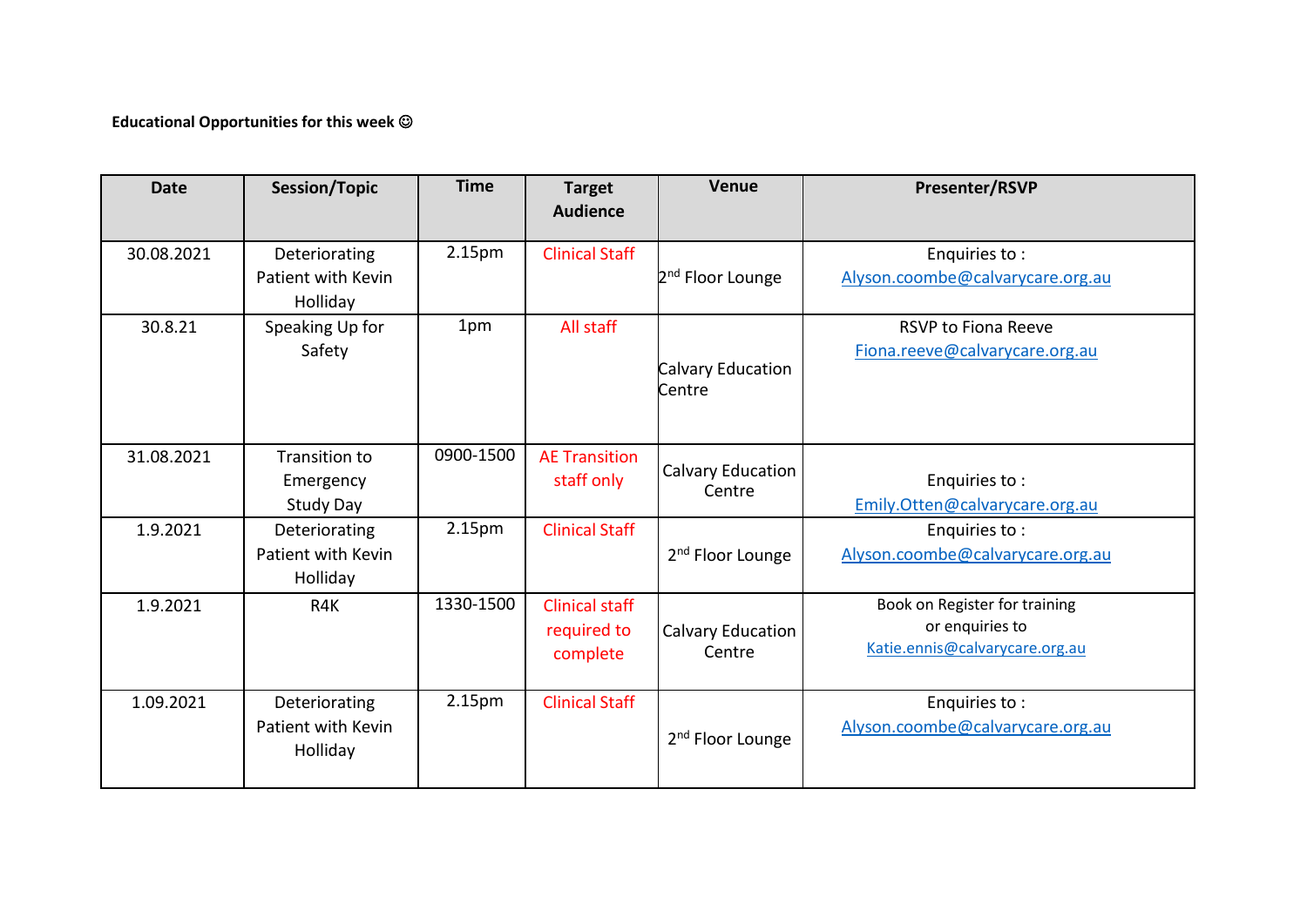| 02.09.21   | Speaking Up for<br>safety    | $2 - 3pm$         | All Staff                        | Saint Johns<br><b>Training Room</b> | Enquiries to:<br>Fiona.Reeve@calvarycare.org.au<br>Freda.Anagnostis@calvarycare.org.au |
|------------|------------------------------|-------------------|----------------------------------|-------------------------------------|----------------------------------------------------------------------------------------|
| 03.9.2021  | Dr Cristina<br>Moldovan      | 3pm               | <b>Clinical Staff</b>            | Gibson Unit                         | Enquiries to:<br>Deb.foster@calvarycare.org.au                                         |
| 03.09.2021 | 3rd Year Students<br>Debrief | $1pm -$<br>3.30pm | <b>Students Only</b>             | Calvary Education<br>Centre         | <b>UTAS Facilitators</b><br>tas-hobart-<br>studentfacilitators@calvarycare.org.au      |
| 3.9.2021   | <b>ALS</b>                   | 1.30-4.30         | LV Theatre<br>staff only         | Calvary Education<br>Centre         | Book on Register for training<br>or enquiries to<br>Katie.ennis@calvarycare.org.au     |
| 3.9.21     | Speaking up for<br>Safety    | $1pm-2pm$         | <b>Allied Health</b><br>St Johns | <b>St Johns Training</b><br>Room    | Book via Fiona Reeve<br>Fiona.reeve@calvarycare.org.au                                 |

## **Educational Opportunities for September**

| <b>Date</b> | Session/Topic | <b>Time</b> | <b>Target</b><br><b>Audience</b> | Venue | <b>Presenter/RSVP</b> |
|-------------|---------------|-------------|----------------------------------|-------|-----------------------|
|             |               |             |                                  |       |                       |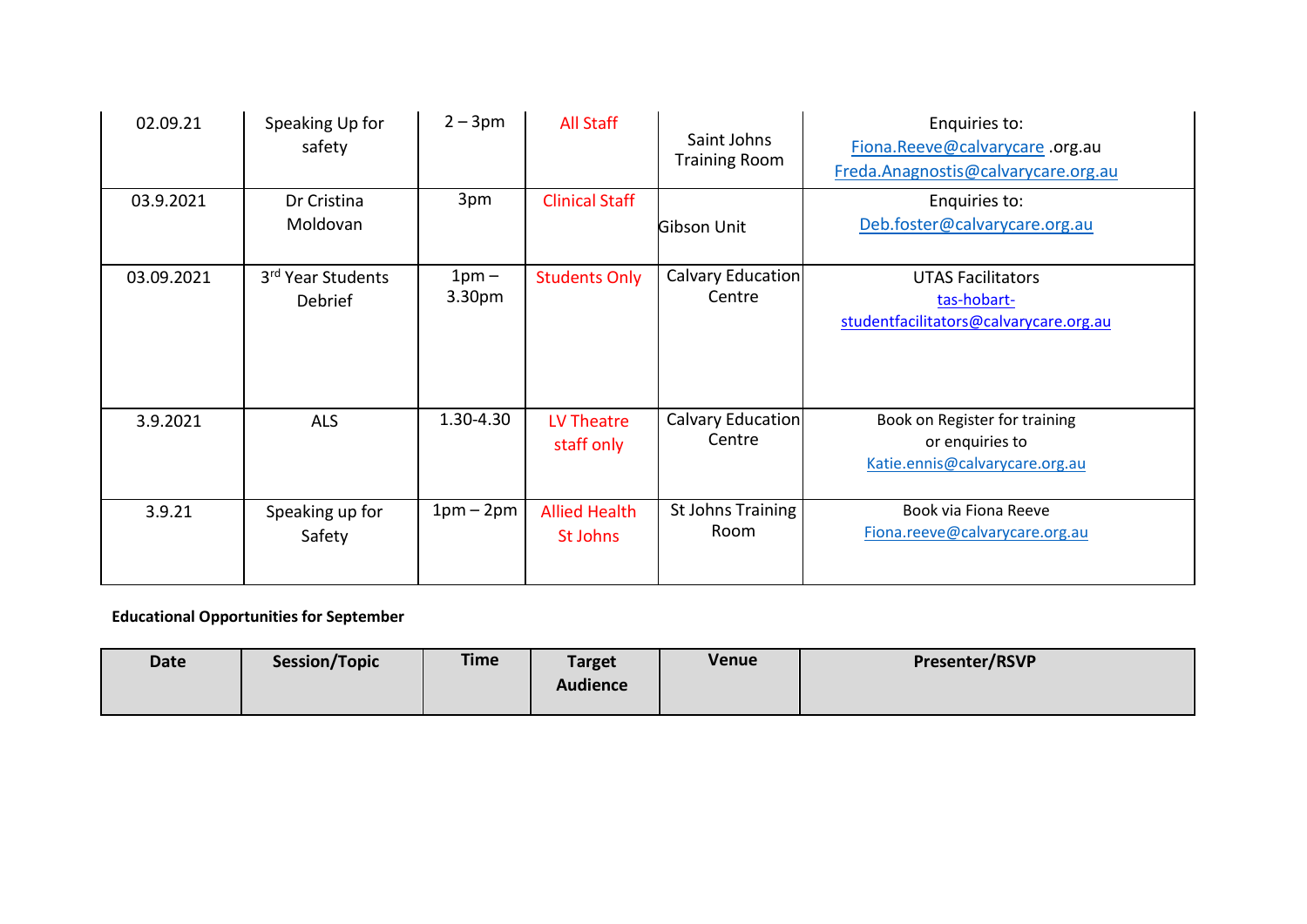| 6.09.2021 | <b>6 Hour Mandatory</b><br><b>Training</b><br><b>BLS</b><br><b>Manual handling</b><br>PCA/Epidural<br>eLearning<br>Speak Up For Safety | 1100-1700        | <b>Clinical Staff</b>                            | Calvary Education<br>Centre, Lenah<br>Valley | <b>Discuss with NUM &amp; Book via Register for</b><br><b>HALL</b><br>Training for training<br>Enquiries to:<br>L&DEducationBookings@calvarycare.org.au |
|-----------|----------------------------------------------------------------------------------------------------------------------------------------|------------------|--------------------------------------------------|----------------------------------------------|---------------------------------------------------------------------------------------------------------------------------------------------------------|
| 6.9.2021  | Endoscopy clinical<br>$supper - airway$<br>management and<br>clinical scenarios                                                        | $6.00 - 8.30$ pm | Endo staff<br>only                               | <b>Endoscopy Unit</b>                        | Bookings via<br>Erin Smallbon or Aly Coombe                                                                                                             |
| 07.9.2021 | Dr Nick Murphy<br>talks on Myeloma<br>and autologous<br>stem cell transplant                                                           | 2pm              | <b>Clinical Staff</b>                            | Gibson Unit                                  | Enquiries to:<br>Deb.foster@calvarycare.org.au                                                                                                          |
| 8.9.2021  | ALS                                                                                                                                    | 0930-1230        | <b>Clinical staff</b><br>required to<br>complete | Calvary Education<br>Centre                  | Book on Register for training<br>or enquiries to<br>Katie.ennis@calvarycare.org.au                                                                      |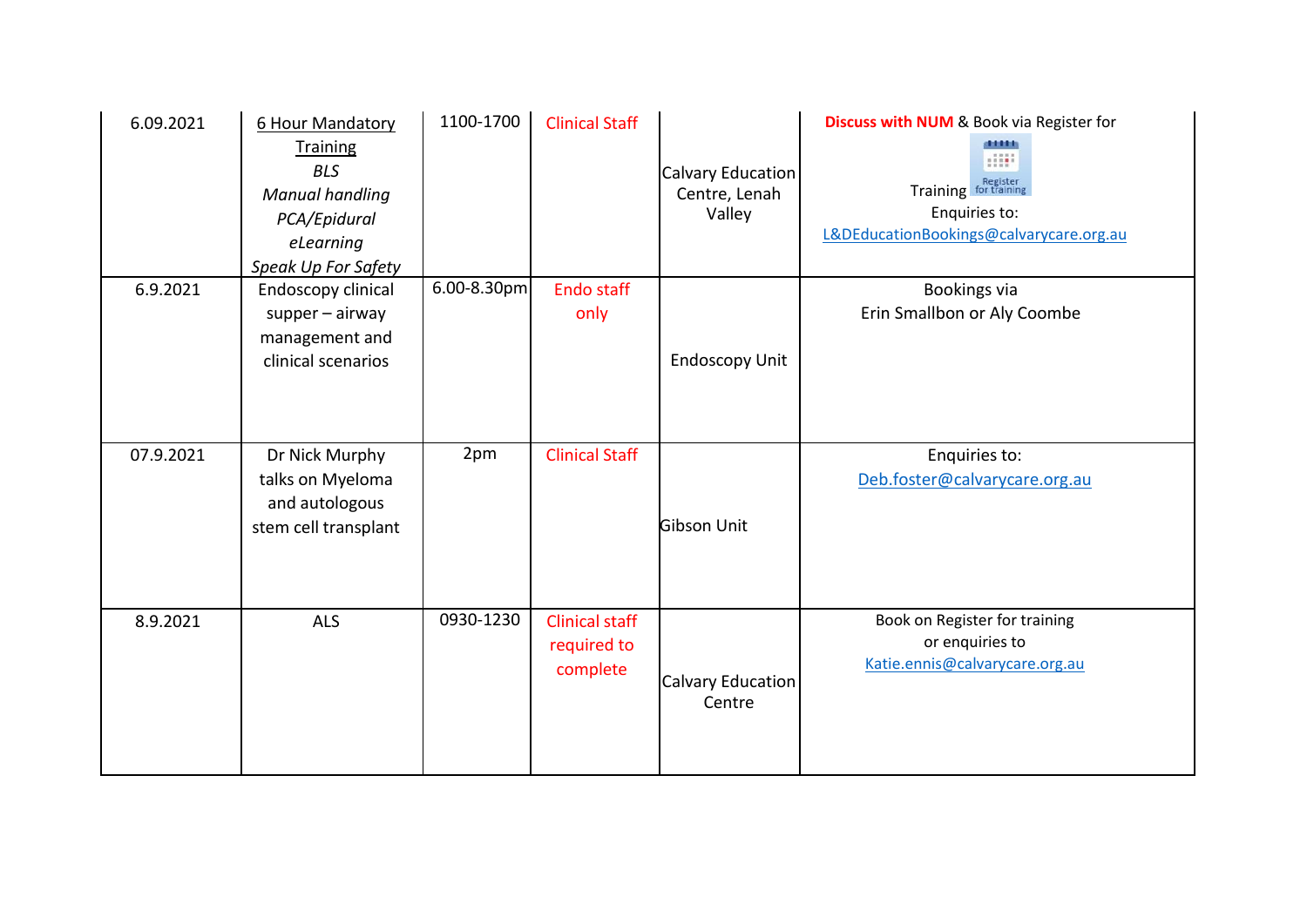| 9.9.2021   | R4K                                               | 12.00-<br>1.30pm  | <b>Clinical staff</b><br>required to<br>complete | Calvary Education<br>centre, Lenah<br>Valley | Book on Register for training<br>or enquiries to<br>L&Deducationbookings@calvarycare.org.au                        |
|------------|---------------------------------------------------|-------------------|--------------------------------------------------|----------------------------------------------|--------------------------------------------------------------------------------------------------------------------|
| 9.9.2021   | ALS and clinical<br>deterioration                 | 2.00-4.00PM       | <b>Rehab staff</b><br>only                       | St John's training<br>room                   | Bookings through<br>Marcella<br>Enquiries to Katie.ennis@calvarycare.org.au<br>Freda.anagnostis@calvarycare.org.au |
| 10.09.2021 | 3rd Year Students<br>Debrief                      | $1pm -$<br>3.30pm | <b>Students Only</b>                             | Calvary Education<br>Centre                  | <b>UTAS Facilitators</b><br>tas-hobart-<br>studentfacilitators@calvarycare.org.au                                  |
| 13.09.2021 | 3rd Year Student<br><b>CNA 354</b><br>Orientation | $8.30am -$<br>1pm | <b>Students Only</b>                             | St. John's Training<br>Room                  | <b>UTAS Facilitators</b><br>tas-hobart-<br>studentfacilitators@calvarycare.org.au                                  |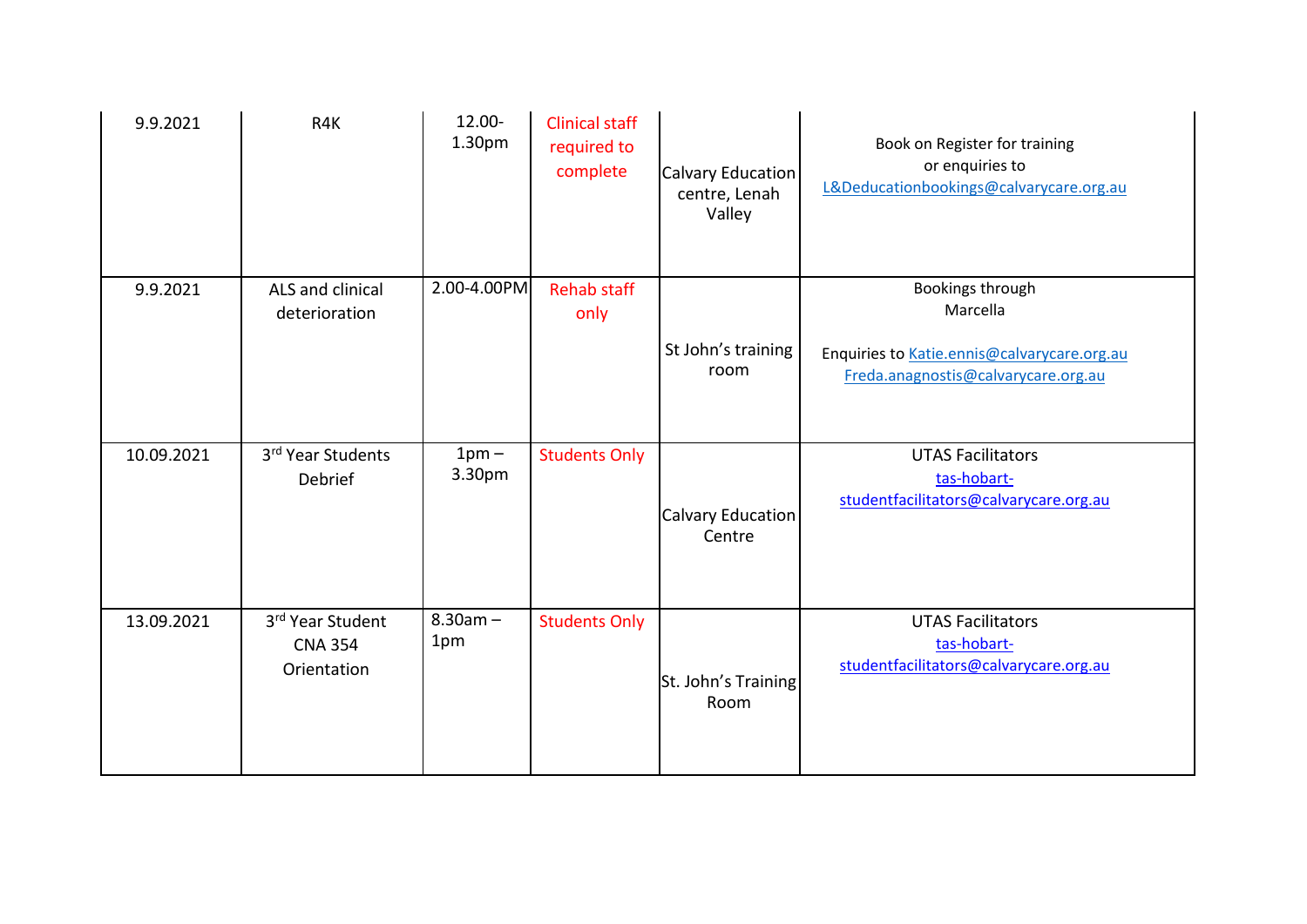| 13.9.21   | <b>Hospital Wide</b><br>Orientation                                                       | $8am -$<br>4.30pm      | New staff<br>only                                | <b>CEC</b>                 | Via Belinda Benson<br>Belinda.benson@calvarycare.org.au                                                                   |
|-----------|-------------------------------------------------------------------------------------------|------------------------|--------------------------------------------------|----------------------------|---------------------------------------------------------------------------------------------------------------------------|
| 14.9.2021 | ALS and clinical<br>deterioration                                                         | 0930-1230              | Simpson staff<br>only                            | St John's training<br>room | enquiries to<br>Katie.ennis@calvarycare.org.au                                                                            |
| 14.9.21   | Session $B - L$ evel 2<br>Professional<br>Development<br>Session<br>"Quality at its best" | $11.30am -$<br>4pm     | Level 2 staff<br>or senior level<br>1            | <b>CEC</b>                 | Via register for training<br>Enquires to Fiona.reeve@calvarycare.org.au                                                   |
| 15.9.2021 | R4K                                                                                       | 0930-1100<br>1130-1300 | <b>Clinical staff</b><br>required to<br>complete | <b>CEC</b>                 | Book on Register for training<br>or enquiries to<br>Katie.ennis@calvarycare.org.au<br>Freda.anagnostis@calvarycare.org.au |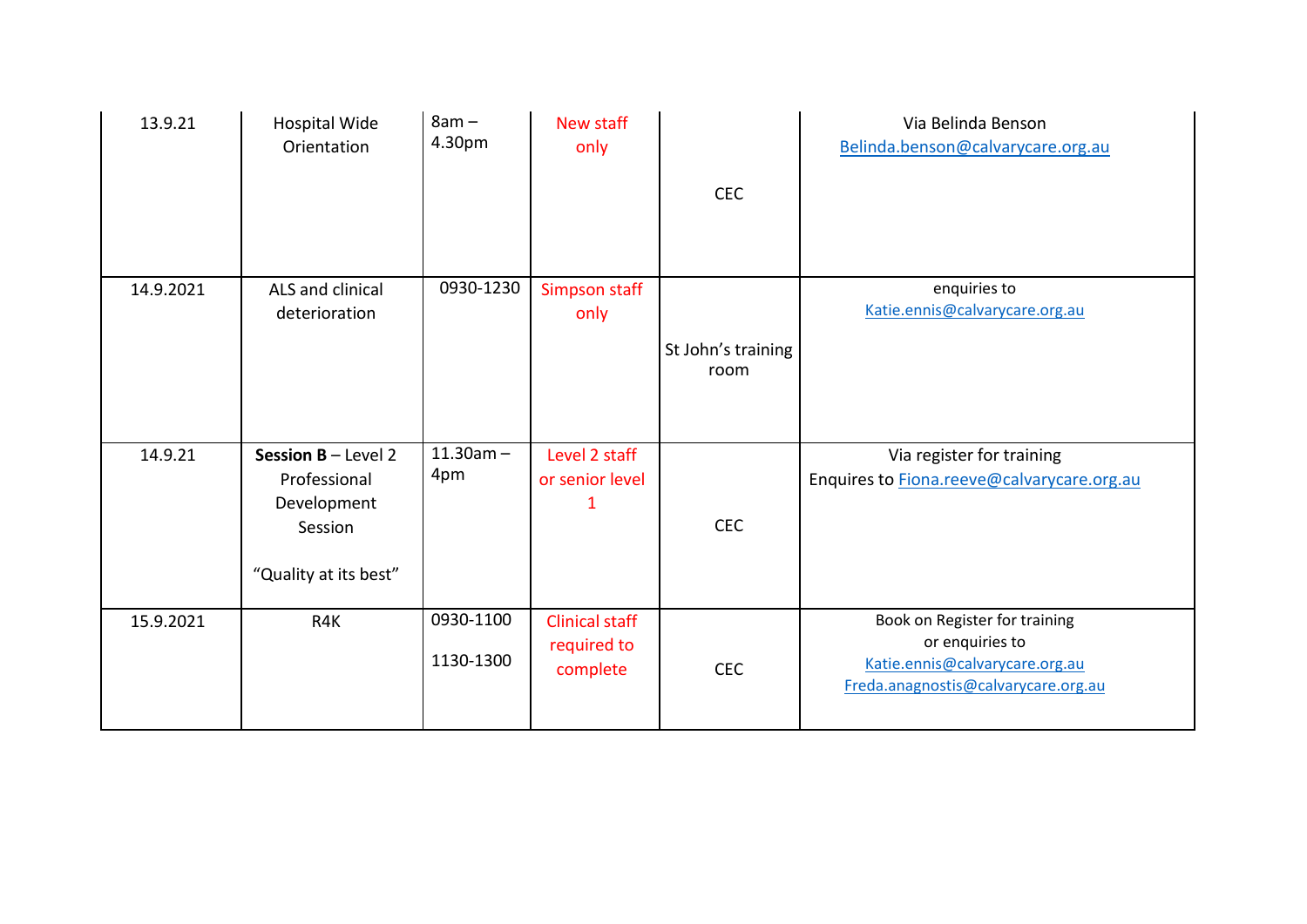| 15.9.2021  | IV cannulation                                                        | 3.00-5.00pm       | RN's only             | Calvary Education<br>Centre         | Bookings on Register for Training<br>or enquiries to<br>Alyson.coombe@calvarycare.org.au<br>Freda.anagnostis@calvarycare.org.au |
|------------|-----------------------------------------------------------------------|-------------------|-----------------------|-------------------------------------|---------------------------------------------------------------------------------------------------------------------------------|
| 16.9.2021  | Speaking Up for<br>Safety                                             | $2 - 3pm$         | <b>All Staff</b>      | Saint Johns<br><b>Training Room</b> | Enquiries to:<br>Fiona.Reeve@calvarycare.org.au<br>Freda.anagnostis@calvarycare.org.au                                          |
| 17.09.2021 | 3rd Year Student<br><b>CNA 354</b><br>Debrief                         | $1pm$ -<br>3.30pm | <b>Students Only</b>  | Calvary Education<br>Centre         | <b>UTAS Facilitators</b><br>tas-hobart-<br>studentfacilitators@calvarycare.org.au                                               |
| 17.9.2021  | Dr Rosie Harrup<br>talks on<br>Myeloproliferative<br><b>Disorders</b> | 3pm               | <b>Clinical Staff</b> | Gibson Unit                         | Enquiries to:<br>Deb.foster@calvarycare.org.au                                                                                  |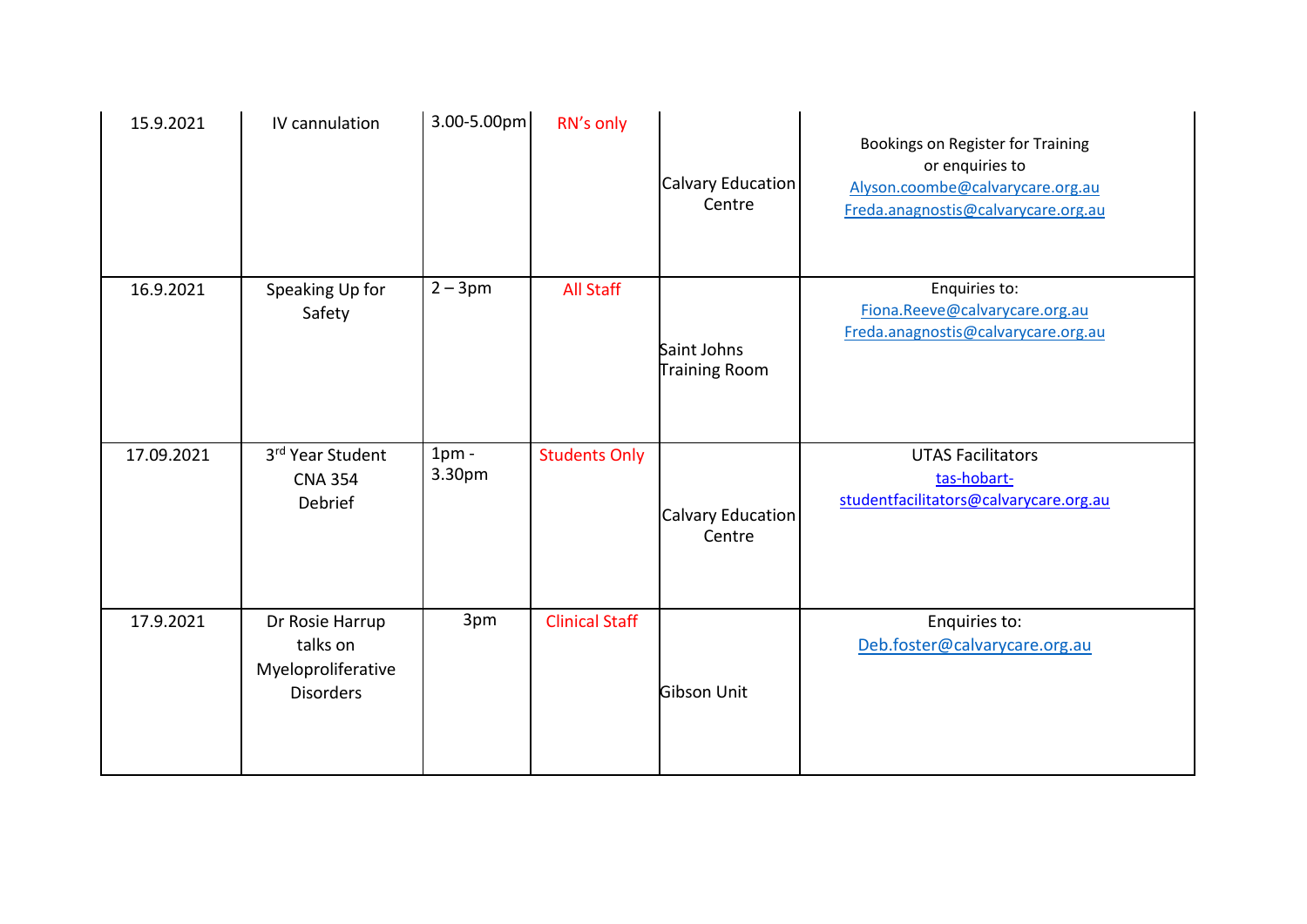| 20.09.2021 | <b>6 Hour Mandatory</b><br><b>Training</b><br><b>BLS</b><br><b>Manual handling</b><br>PCA/Epidural<br>eLearning<br>Speak Up For Safety | 0930-1530 | <b>Clinical Staff</b> | Calvary Education<br>Centre, Lenah<br>Valley | <b>Discuss with NUM &amp; Book via Register for</b><br><b>HALL</b><br>Training for training<br>Enquiries to:<br>L&DEducationBookings@calvarycare.org.au |
|------------|----------------------------------------------------------------------------------------------------------------------------------------|-----------|-----------------------|----------------------------------------------|---------------------------------------------------------------------------------------------------------------------------------------------------------|
| 21.8.2021  | Dr Anna Johnston<br>talks on aggressive<br><b>NHL</b>                                                                                  | 2pm       | <b>Clinical Staff</b> | Gibson Unit                                  | Enquiries to:<br>Deb.foster@calvarycare.org.au                                                                                                          |
| 22.9.2021  | ALS and clinical<br>deterioration                                                                                                      | 1100-1400 | Simpson staff<br>only | St John's training<br>room                   | enquiries to<br>Katie.ennis@calvarycare.org.au                                                                                                          |
| 22.09.2021 | <b>Advance Life</b><br>Support and<br>Resus 4 Kids                                                                                     | 0900-1430 | <b>AE Staff</b>       | Calvary Education<br>Centre                  | Enquiries to:<br>Emily.Otten@calvarycare.org.au                                                                                                         |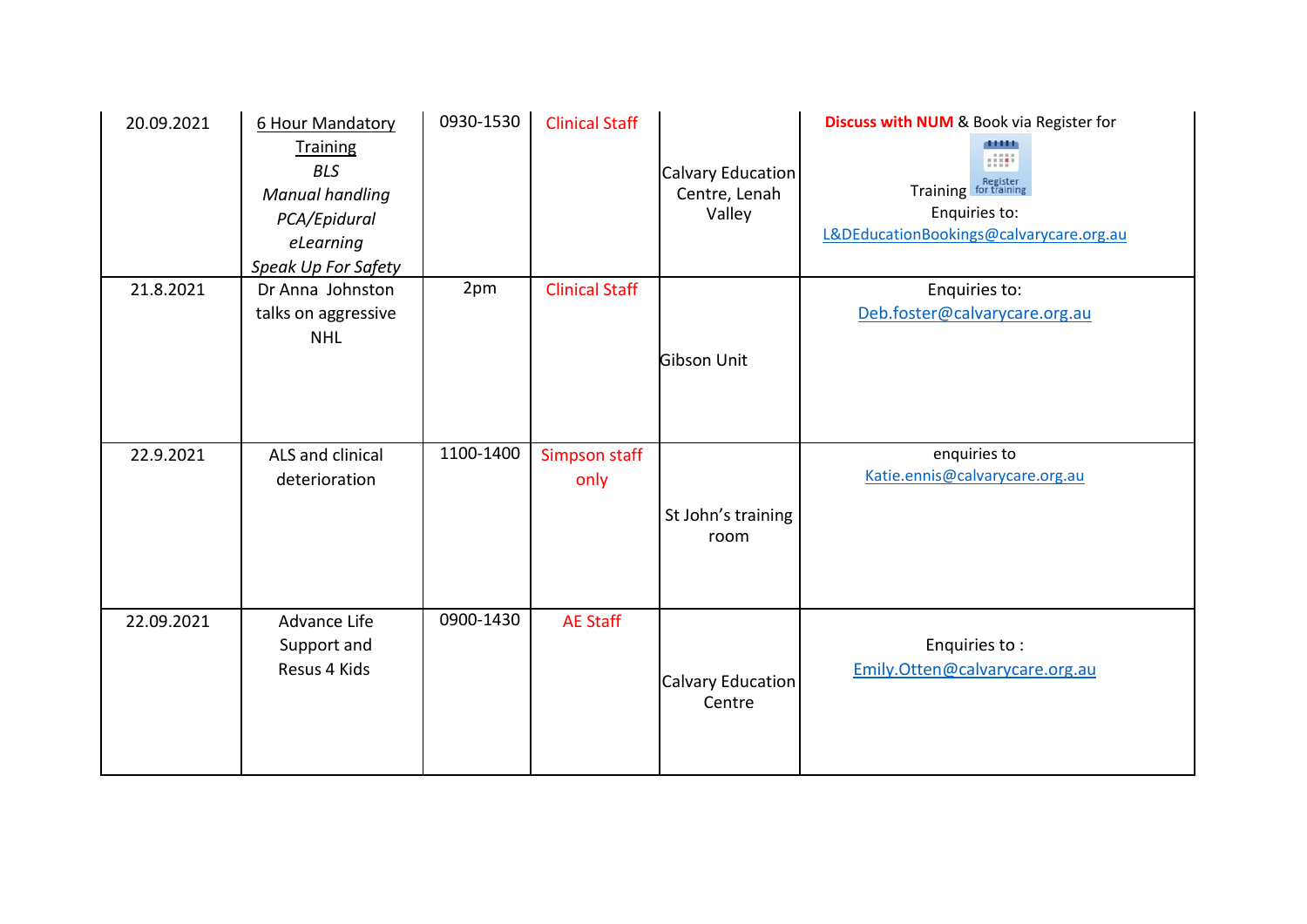| 22.9.2021  | <b>GSU clinical supper</b><br>- with Carey Gall &<br>Anthony Eaton |                   | 5.30-8.00pm GSU staff only                       | Calvary education<br>Centre Lenah<br>Valley | Bookings via Sarah Goss or Aly Coombe                                                       |
|------------|--------------------------------------------------------------------|-------------------|--------------------------------------------------|---------------------------------------------|---------------------------------------------------------------------------------------------|
| 23.9.2021  | ALS                                                                | 1100-1400         | <b>Clinical staff</b><br>required to<br>complete | Lenah Valley<br><b>Education centre</b>     | Book on Register for training<br>or enquiries to<br>Katie.ennis@calvarycare.org.au          |
| 23.9.2021  | IV cannulation                                                     | 12.00-<br>2.00pm  | RN's only<br><b>Rehab staff</b><br>only          | St. John's training<br>room                 | Bookings on Register for Training<br>or enquiries to<br>Freda.anagnostis@calvarycare.org.au |
| 24.09.2021 | 3rd Year Student<br><b>CNA 354</b><br>Debrief                      | $1pm -$<br>3.30pm | <b>Students only</b>                             | Calvary Education<br>Centre                 | <b>UTAS Facilitators</b><br>tas-hobart-<br>studentfacilitators@calvarycare.org.au           |